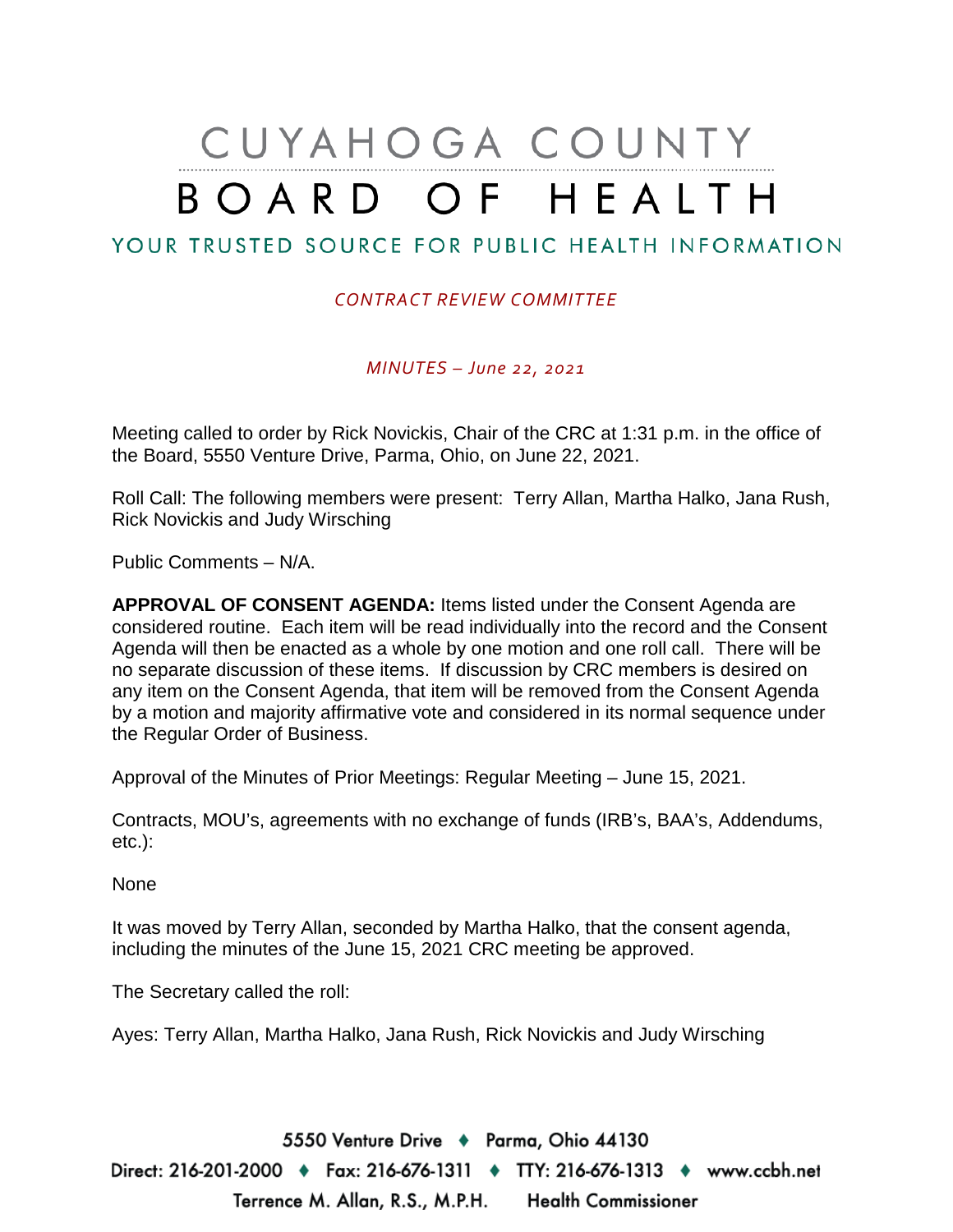### **CONTRACTS AND AWARDS:**

Tabled Items

None

New Items For Review

Bid/Quote Openings ≥ \$25,000.00

None

Bid/Quote Openings < \$25,000.00

Lead Program Bid Openings presented by: Marlene Skovenski

It was moved by Rick Novickis, seconded by Jana Rush that the following quote (CRC 2021-55) for 5365 South Blvd., Maple Heights, Ohio 44137 be accepted as the lowest and best, and a contract be awarded to American Builders & Applicators in the amount of \$9,050.00 (ref. enclosed).

The Secretary called the roll:

Ayes: Terry Allan, Martha Halko, Jana Rush, Rick Novickis and Judy Wirsching

It was moved by Martha Halko, seconded by Terry Allan that the following quote (CRC 2021-56) for 12328 Southern Ave., Garfield Heights, Ohio 44125 be accepted as the lowest and best, and a contract be awarded to American Builders & Applicators in the amount of \$9,850.00 (ref. enclosed).

The Secretary called the roll:

Ayes: Terry Allan, Martha Halko, Jana Rush, Rick Novickis and Judy Wirsching

It was moved by Rick Novickis, seconded by Martha Halko that the following quote (CRC 2021-57) for 27070-27080 Lakeshore Blvd., Euclid, Ohio 44132 be accepted as the lowest and best, and a contract be awarded to American Builders & Applicators in the amount of \$17,675.00 (ref. enclosed).

The Secretary called the roll:

Ayes: Terry Allan, Martha Halko, Jana Rush, Rick Novickis and Judy Wirsching

Expenditures: Contracts up to \$25,000.00

None

5550 Venture Drive + Parma, Ohio 44130 Direct: 216-201-2000 ♦ Fax: 216-676-1311 ♦ TTY: 216-676-1313 ♦ www.ccbh.net Terrence M. Allan, R.S., M.P.H. **Health Commissioner**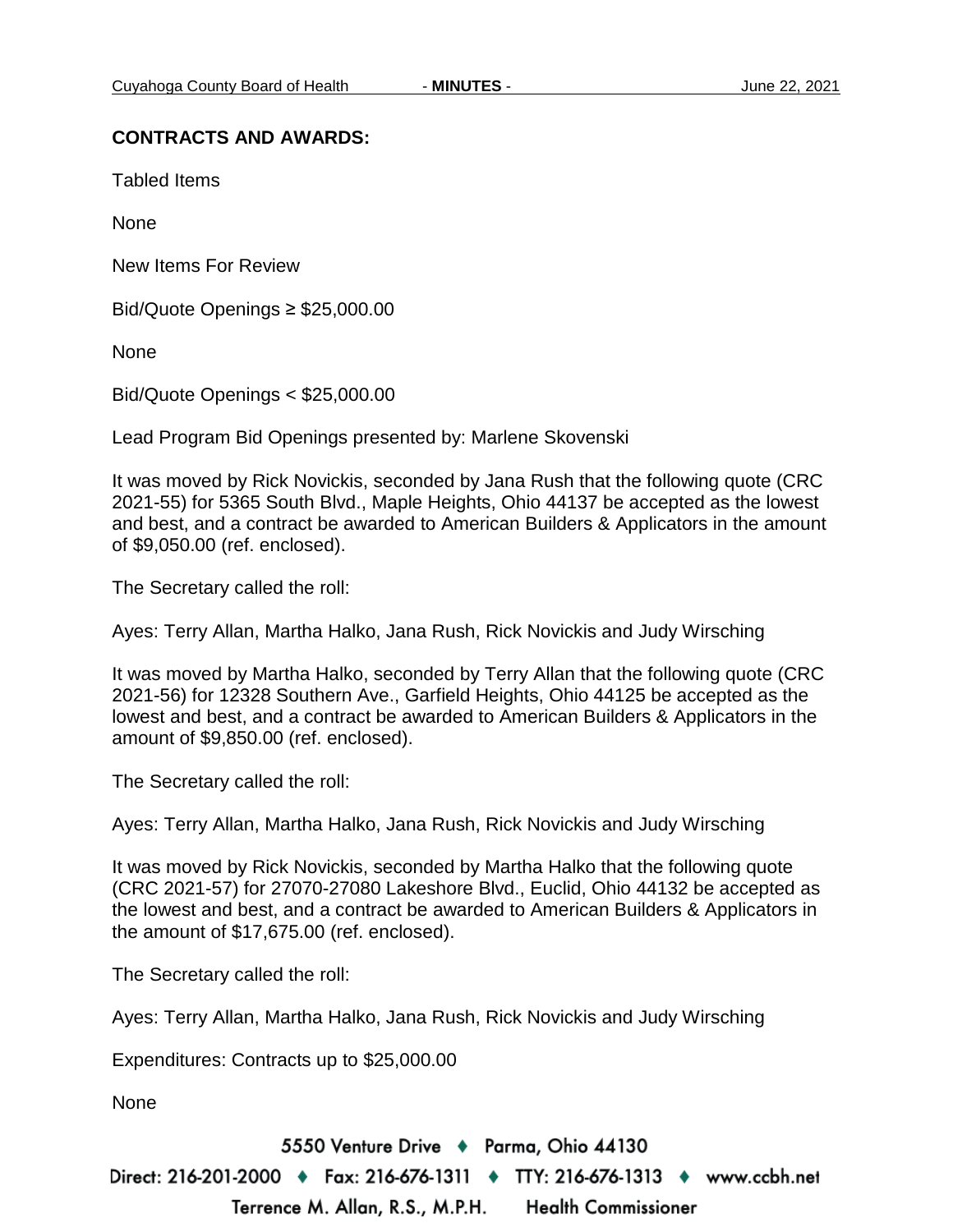Revenue Generating Agreements up to \$25,000.00

None

**Contract Rescissions** 

None

Other Business.

Public Comment - N/A.

Thereupon, it was moved by Terry Allan, seconded by Jana Rush, that the following Motion be adopted:

BE IT RESOLVED that the meeting be adjourned at 1:41 p.m.

The Secretary called the roll:

Ayes: Terry Allan, Martha Halko, Jana Rush, Rick Novickis and Judy Wirsching

Committee Chair

Clerk

5550 Venture Drive + Parma, Ohio 44130 Direct: 216-201-2000 • Fax: 216-676-1311 • TTY: 216-676-1313 • www.ccbh.net Terrence M. Allan, R.S., M.P.H. **Health Commissioner**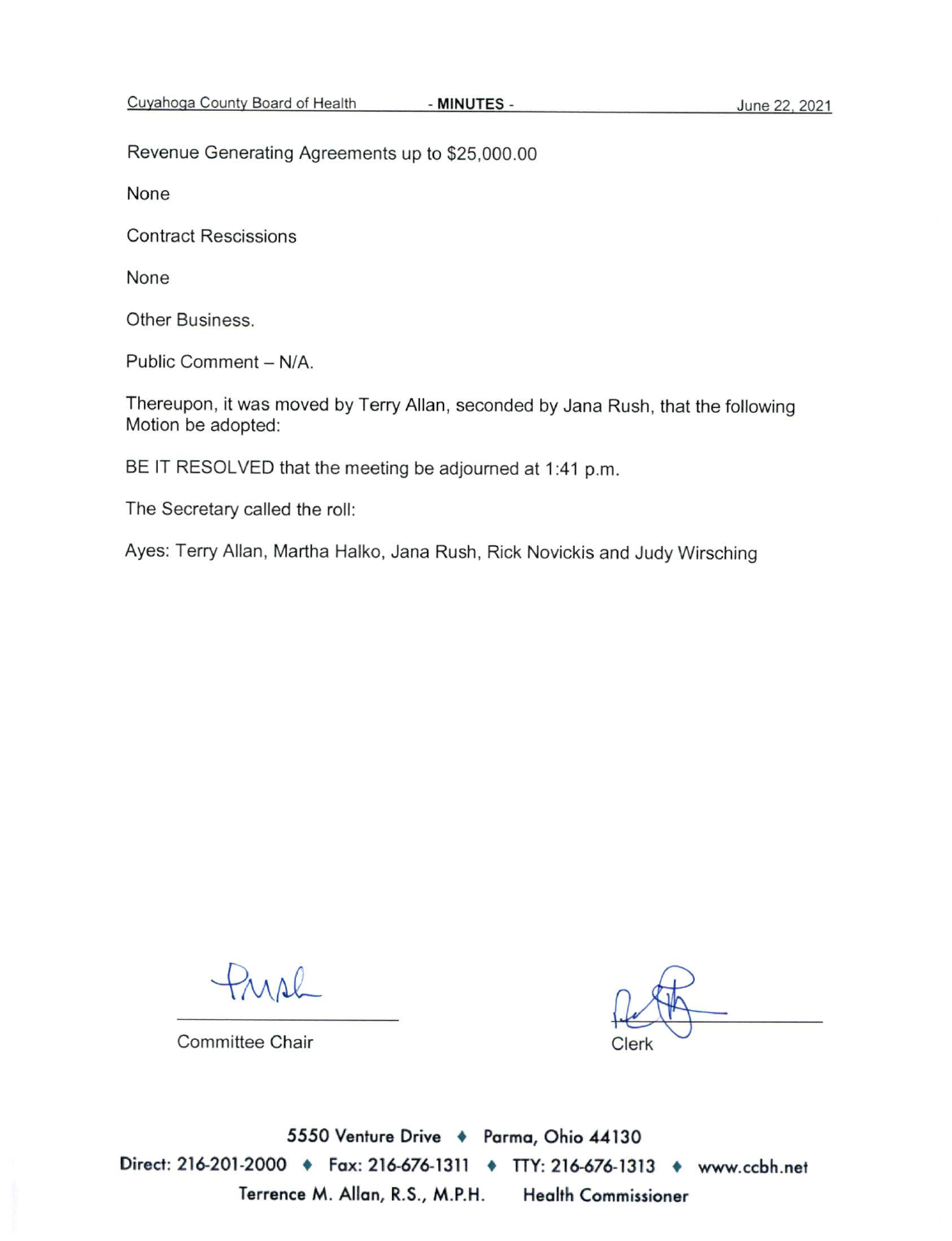# **CUYAHOGA COUNTY DISTRICT BOARD OF HEALTH**

## **QUOTE RESULTS**

#### **Project Address**

| Name:           | Morise Swift, Jr.                      |  |  |  |
|-----------------|----------------------------------------|--|--|--|
| <b>Address:</b> | 5365 South Blvd.                       |  |  |  |
|                 | City, State, Zip: Maple Hts., OH 44137 |  |  |  |
| <b>CRC No:</b>  | CRC 2021-55                            |  |  |  |

**The following quotes were received and opened:**

| <b>NAME OF CONTRACTOR</b>                  | <b>QUOTE</b> | <b>LEAD</b>    | HH         | <b>MATCH</b> |
|--------------------------------------------|--------------|----------------|------------|--------------|
| <b>American Builders &amp; Applicators</b> | \$9,050      | \$8,125        | \$925      | \$500        |
| <b>Green Home Solutions</b>                | \$11,200     | \$10,100       | \$1,100    | \$2,100      |
| <b>TNT</b>                                 | \$9,720      | \$8,425        | \$1,295    | \$500        |
|                                            |              |                |            |              |
|                                            |              |                |            |              |
|                                            |              |                |            |              |
|                                            |              |                |            |              |
|                                            |              |                |            |              |
|                                            |              |                |            |              |
| <b>ESTIMATE:</b>                           | \$10,428.00  | \$<br>8,853.00 | \$1,575.00 |              |
|                                            |              |                |            |              |

**Recommended award:** American Builders & Applicators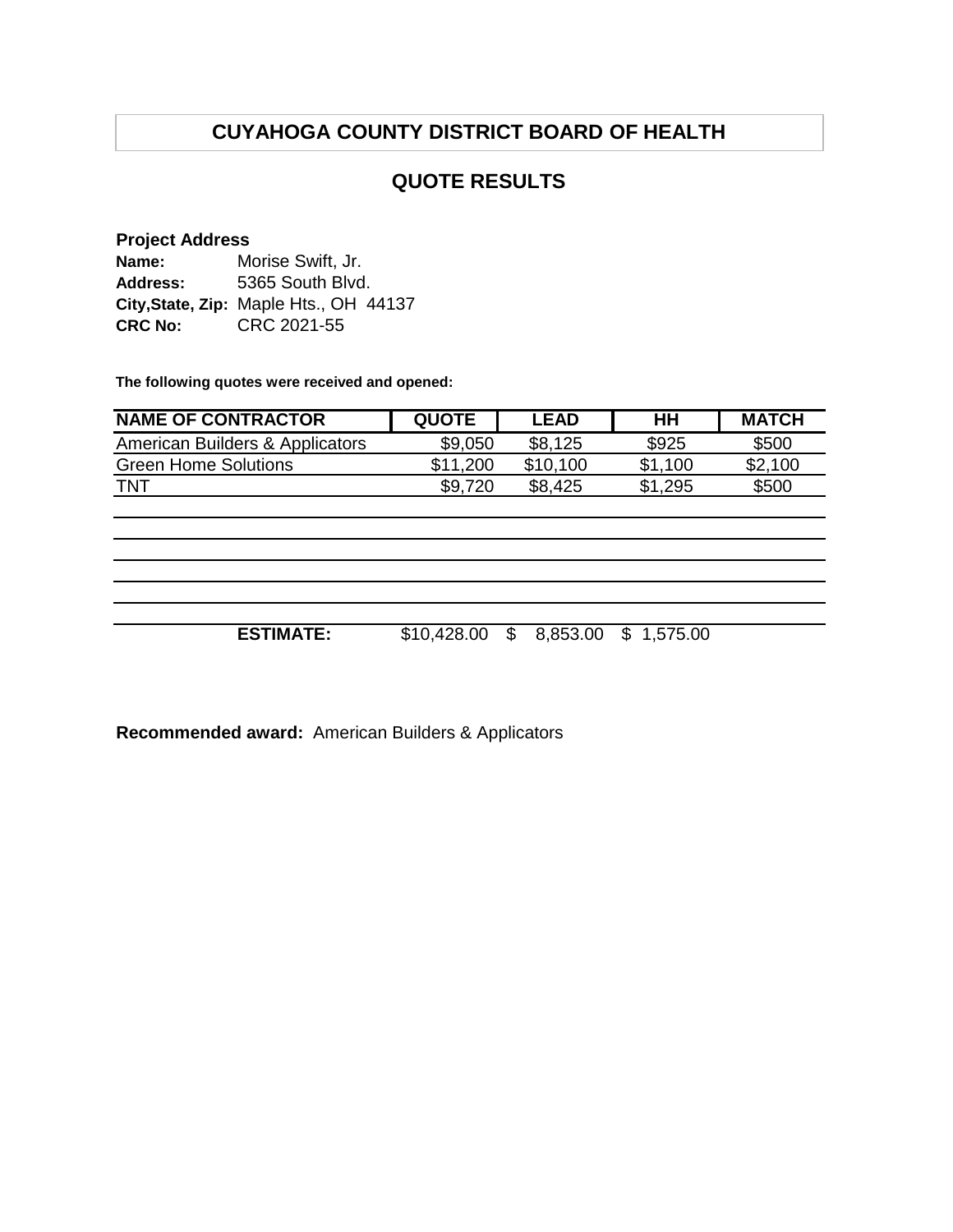# **CUYAHOGA COUNTY DISTRICT BOARD OF HEALTH**

## **QUOTE RESULTS**

#### **Project Address**

| Name:           | <b>Shirley Hampton</b>                    |  |  |  |
|-----------------|-------------------------------------------|--|--|--|
| <b>Address:</b> | 12328 Southern Ave.                       |  |  |  |
|                 | City, State, Zip: Garfield Hts., OH 44125 |  |  |  |
| <b>CRC No:</b>  | CRC 2021-56                               |  |  |  |

**The following quotes were received and opened:**

| <b>NAME OF CONTRACTOR</b>       | <b>QUOTE</b> | <b>LEAD</b> | HΗ    | <b>MATCH</b> |
|---------------------------------|--------------|-------------|-------|--------------|
| American Builders & Applicators | \$9,850      | \$9,100     | \$750 | \$1,100      |
| <b>Green Home Solution</b>      | \$14.800     | \$13.900    | \$900 | \$5,900      |
| TNT                             | \$11.225     | \$10,400    | \$825 | \$2,400      |
|                                 |              |             |       |              |

**ESTIMATE:** \$11,625.00 \$ 10,275.00 \$ 1,350.00

**Recommended award:** American Builders & Applicators